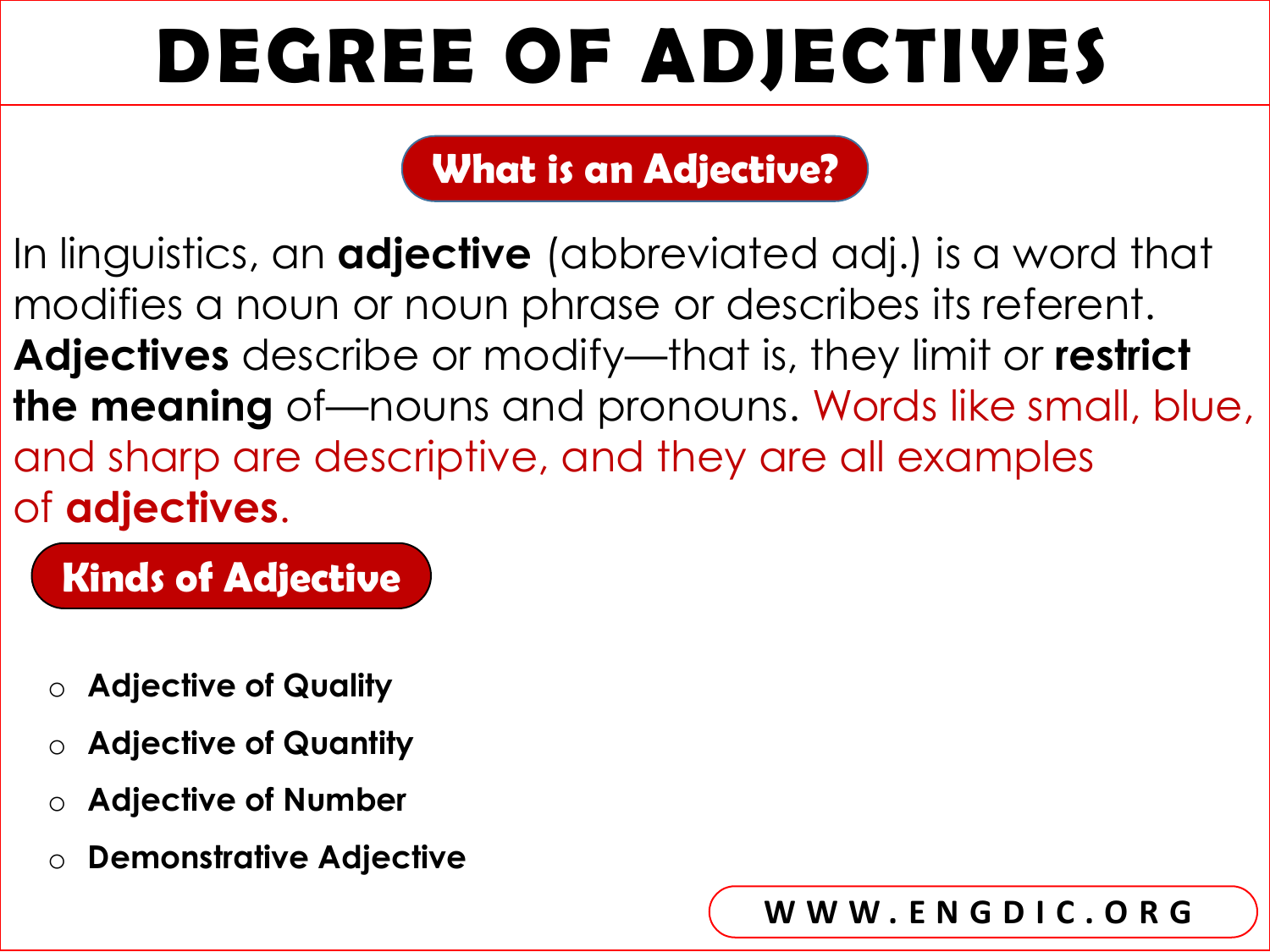### **Degree of Adjectives**

**Comparative and superlative degree**

- We use the **comparative degree** to compare **two things or two peoples**. (she is taller than her sister.)
- **Superlatives** are used to compare more than two things or people. (Islamabad is the most beautiful city of Pakistan.)
- **Note:** When there is a competition between two things, we will use Comparative degree of adjective.

### **e.g. She is taller than her sister.**

When there is a competition between more than two things then we will use superlative degree of adjective.

### **e.g. New York is the most beautiful city of America.**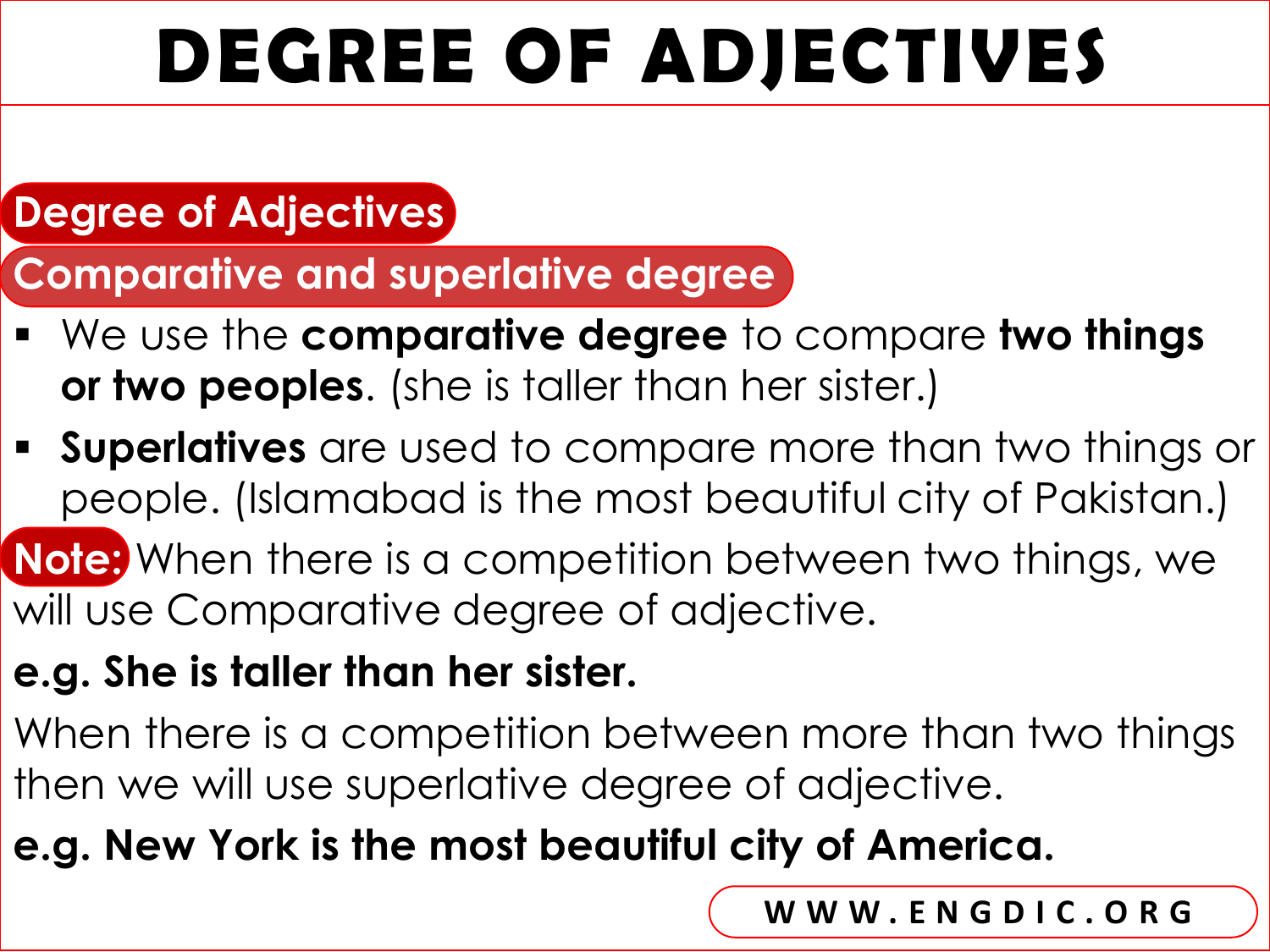**Formation of a Superlative and Comparative**

**To form a degree of a single syllable adjective we will add '-er' to make comparative and for superlative we can add '-est'.**

| <b>Positive Degree</b> | <b>Comparative Degree</b> | <b>Superlative Degree</b> |
|------------------------|---------------------------|---------------------------|
| Tall                   | Taller                    | <b>Tallest</b>            |
| <b>High</b>            | Higher                    | Highest                   |
| Strong                 | Stronger                  | Strongest                 |

**Note: Sometimes this rule also applies on disyllable adjective.**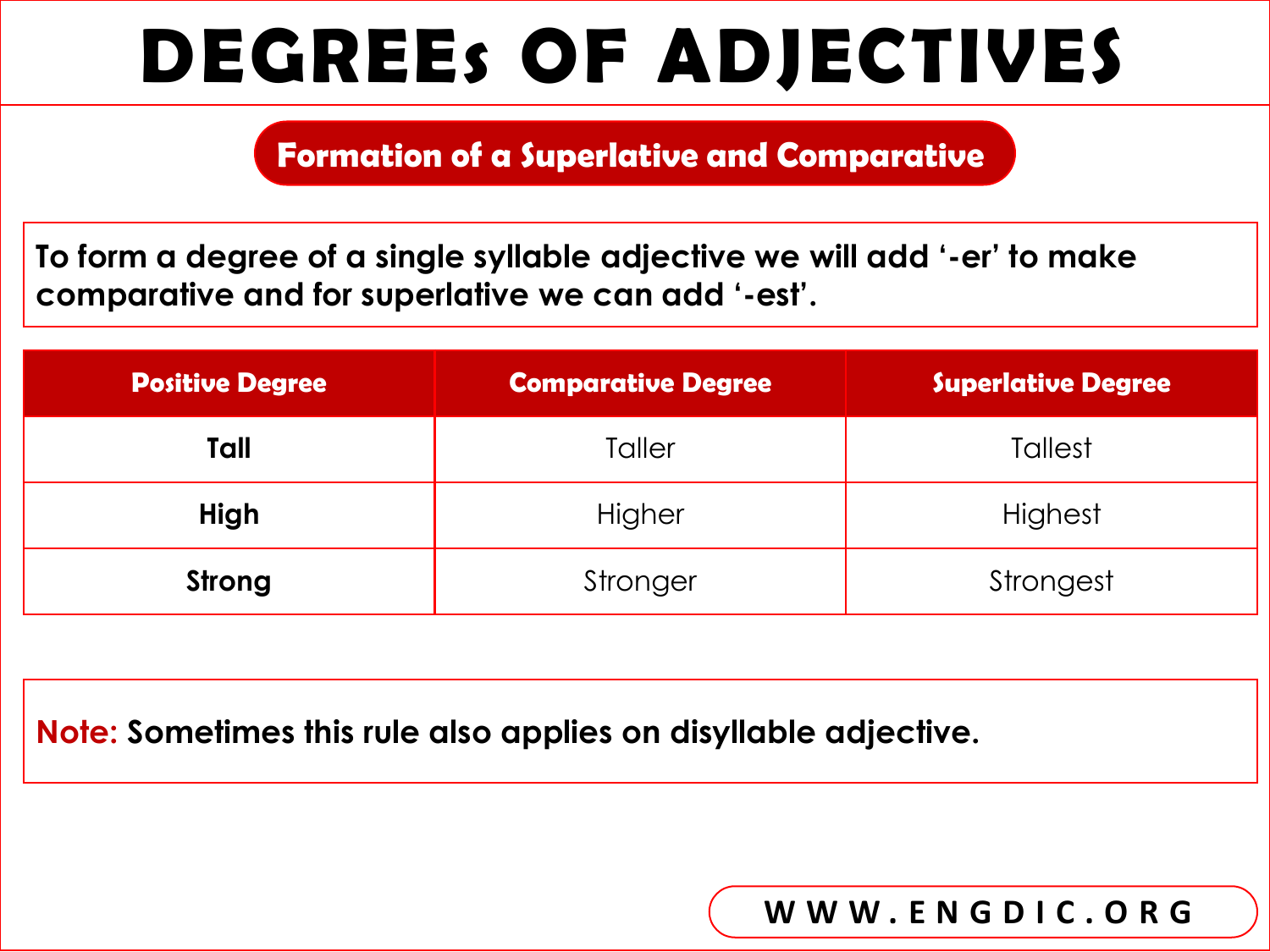**Formation of a Superlative and Comparative**

**To make a Comparative degree of Adjectives having two or more than two syllable we can add 'more' and most for superlative.**

| <b>Positive Degree</b> | <b>Comparative Degree</b> | <b>Superlative Degree</b> |
|------------------------|---------------------------|---------------------------|
| <b>Careful</b>         | More Careful              | <b>Most Careful</b>       |
| <b>Expensive</b>       | More Expensive            | Most Expensive            |
| <b>Difficult</b>       | More Difficult            | <b>Most Difficult</b>     |
| <b>Tired</b>           | More Tired                | Most Tired                |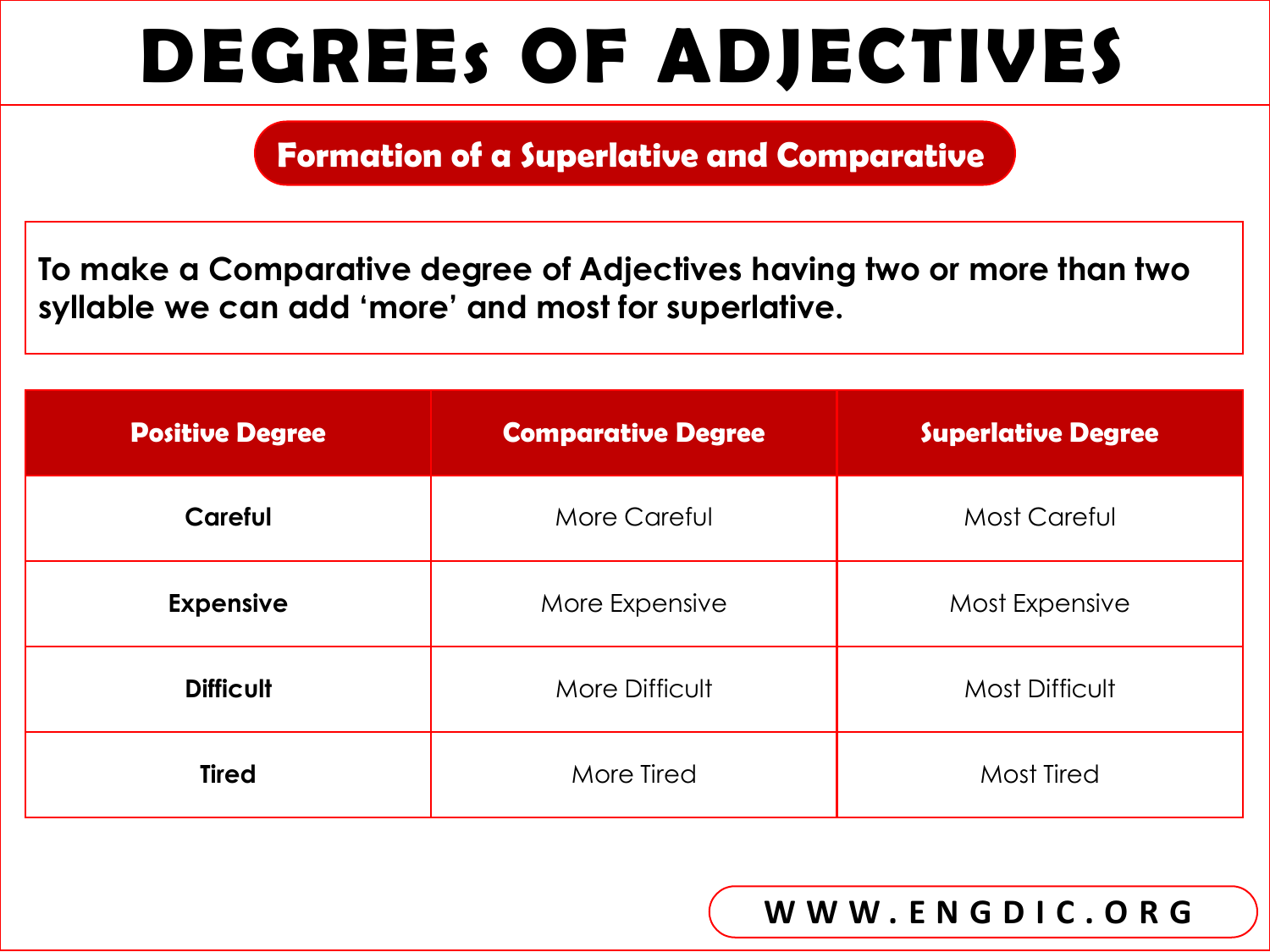**Irregular Superlative and Comparative Adjectives**

**There is no specific rules to make degrees for such adjectives.**

| <b>Positive Degree</b> | <b>Comparative Degree</b> | <b>Superlative Degree</b> |
|------------------------|---------------------------|---------------------------|
| <b>Bad</b>             | Worse                     | Worst                     |
| Good                   | <b>Better</b>             | <b>Best</b>               |
| <b>Little</b>          | Less                      | Least                     |
| Many                   | More                      | Most                      |
| <b>Much</b>            | More                      | Most                      |
| Far (place)            | Farther                   | Farthest                  |
| Far (people or time)   | Further                   | furthest                  |
| Old (people)           | Elder                     | Eldest                    |
| Old (people or thing)  | Older                     | Oldest                    |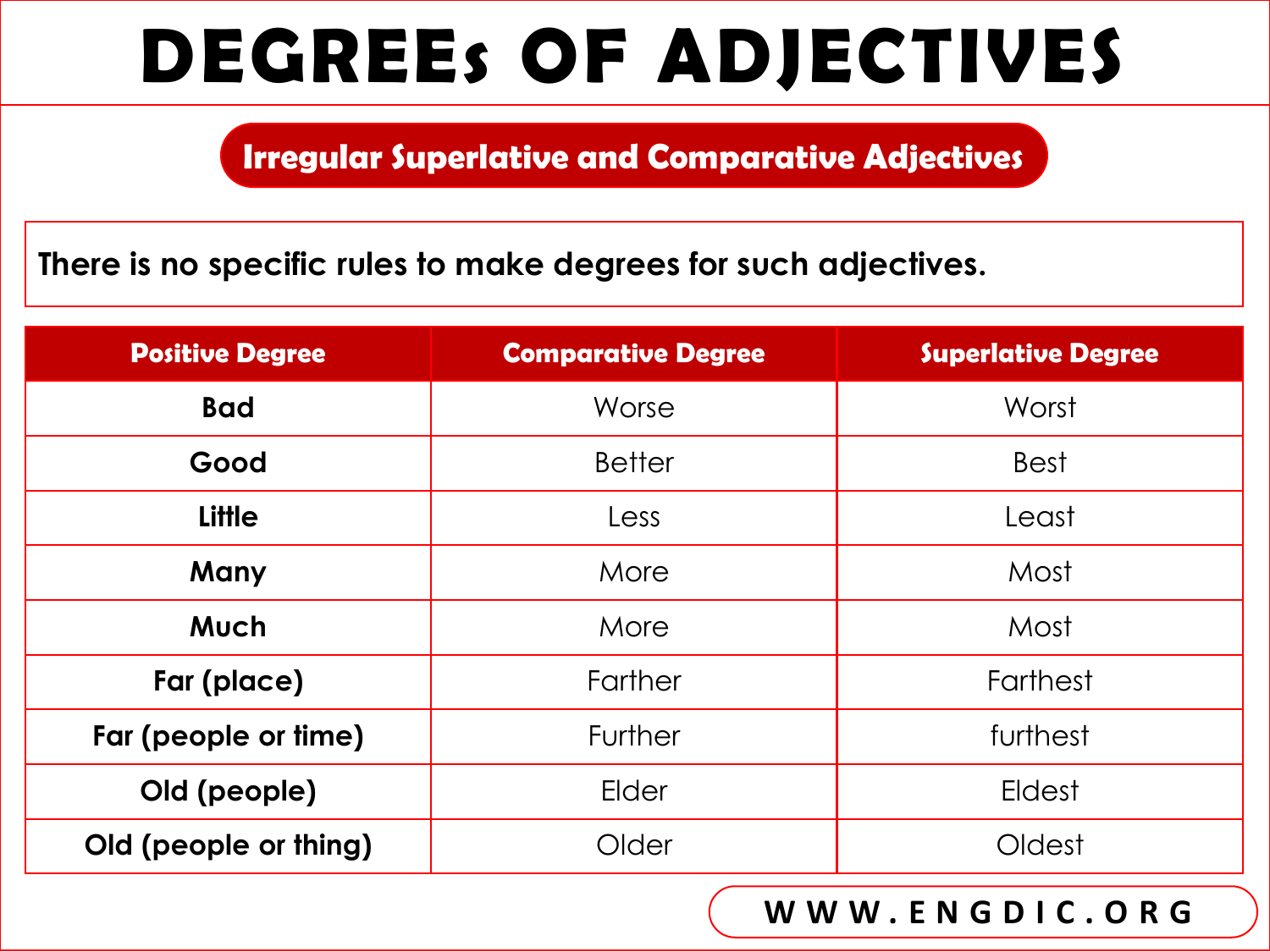| <b>Positive Degree</b> | <b>Comparative Degree</b> | <b>Superlative Degree</b> |
|------------------------|---------------------------|---------------------------|
| <b>Dark</b>            | <b>Darker</b>             | <b>Darkest</b>            |
| <b>Able</b>            | Abler                     | Ablest                    |
| <b>Big</b>             | <b>Bigger</b>             | <b>Biggest</b>            |
| <b>Brave</b>           | <b>Bolder</b>             | <b>Boldest</b>            |
| <b>Bright</b>          | <b>Brighter</b>           | <b>Brightest</b>          |
| Cheap                  | Cheaper                   | Cheapest                  |
| <b>Clean</b>           | Cleaner                   | Cleanest                  |
| <b>Cold</b>            | Colder                    | Coldest                   |
| Cool                   | Cooler                    | Coolest                   |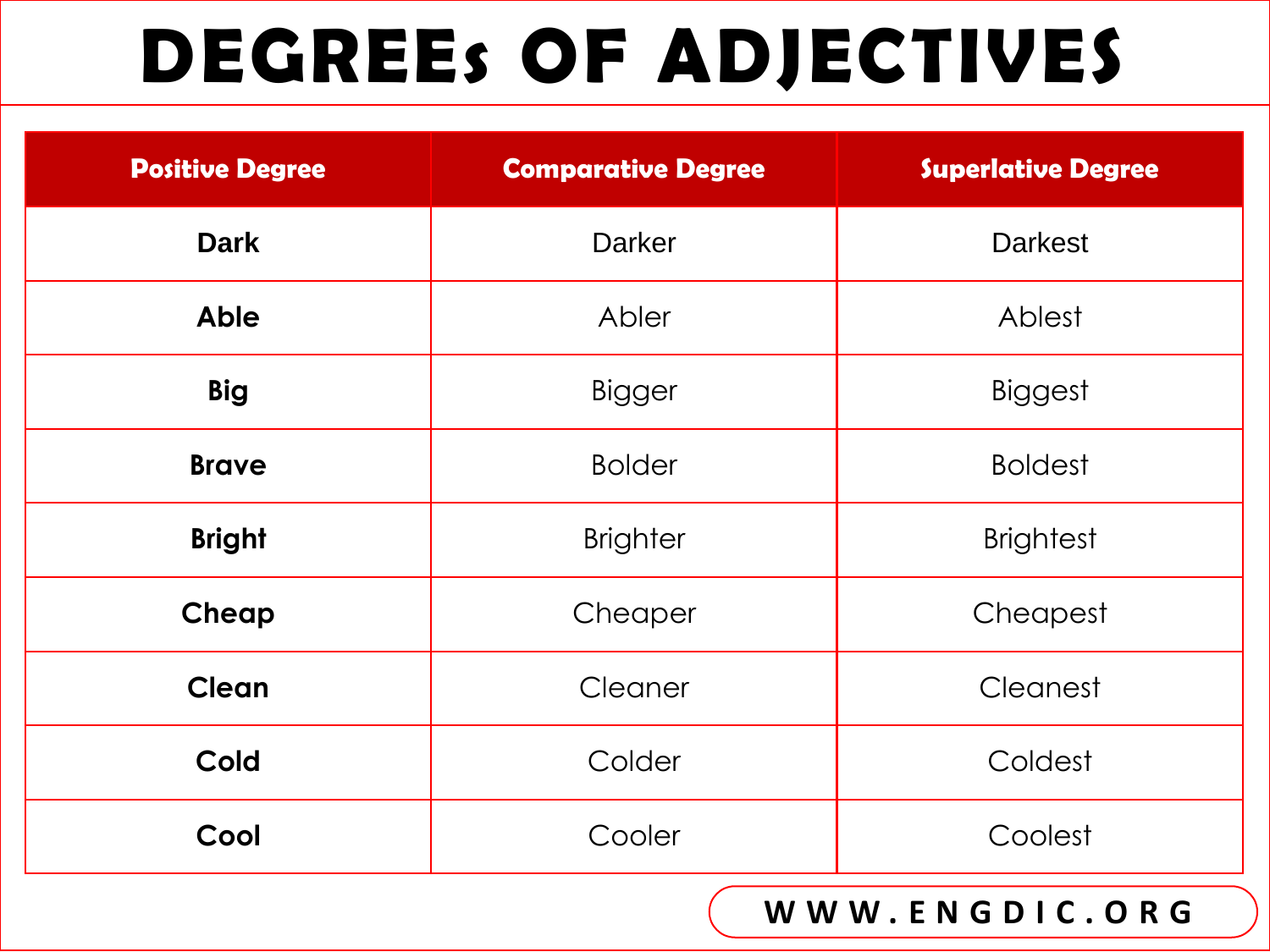| <b>Positive Degree</b> | <b>Comparative Degree</b> | <b>Superlative Degree</b> |
|------------------------|---------------------------|---------------------------|
| <b>Dry</b>             | <b>Darier</b>             | <b>Driest</b>             |
| <b>Dirty</b>           | <b>Dirtier</b>            | <b>Dirtiest</b>           |
| <b>Deep</b>            | Deeper                    | <b>Deepest</b>            |
| <b>Easy</b>            | <b>Easier</b>             | <b>Easiest</b>            |
| <b>Early</b>           | Earlier                   | <b>Earliest</b>           |
| Far                    | Farther                   | <b>Farthest</b>           |
| <b>Fit</b>             | <b>Fitter</b>             | <b>Fittest</b>            |
| <b>Fine</b>            | Finer                     | <b>Finest</b>             |
| <b>Great</b>           | Greater                   | <b>Greatest</b>           |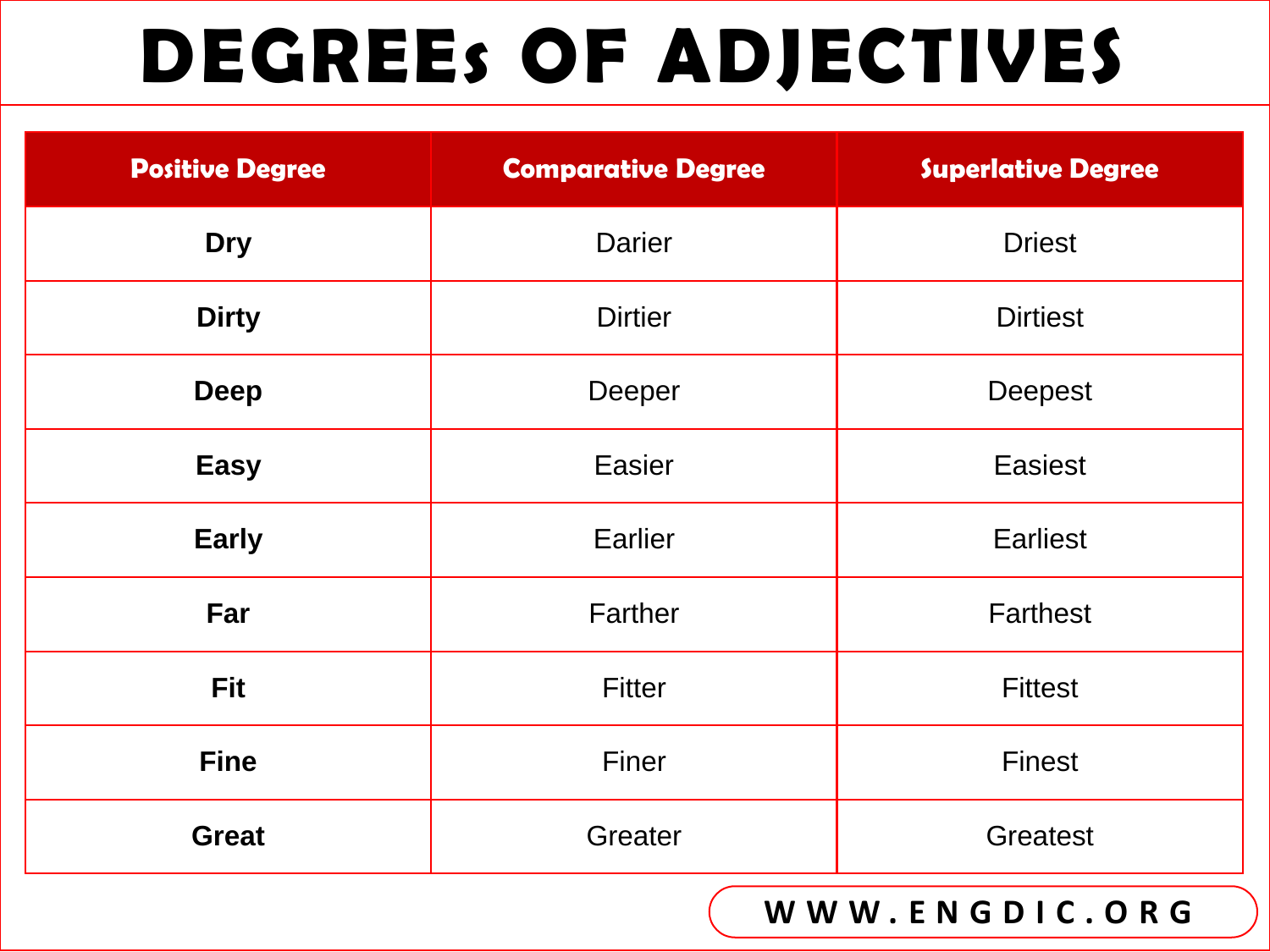| <b>Positive Degree</b> | <b>Comparative Degree</b> | <b>Superlative Degree</b> |
|------------------------|---------------------------|---------------------------|
| <b>Happy</b>           | Happier                   | Happiest                  |
| <b>Hard</b>            | Harder                    | <b>Hardest</b>            |
| <b>Heavy</b>           | <b>Heavier</b>            | <b>Heaviest</b>           |
| <b>High</b>            | Higher                    | Highest                   |
| <b>Hot</b>             | <b>Hotter</b>             | <b>Hottest</b>            |
| <b>Kind</b>            | Kinder                    | <b>Kindest</b>            |
| Large                  | larger                    | Largest                   |
| Late                   | Later                     | Latest                    |
| Light                  | Lighter                   | Lightest                  |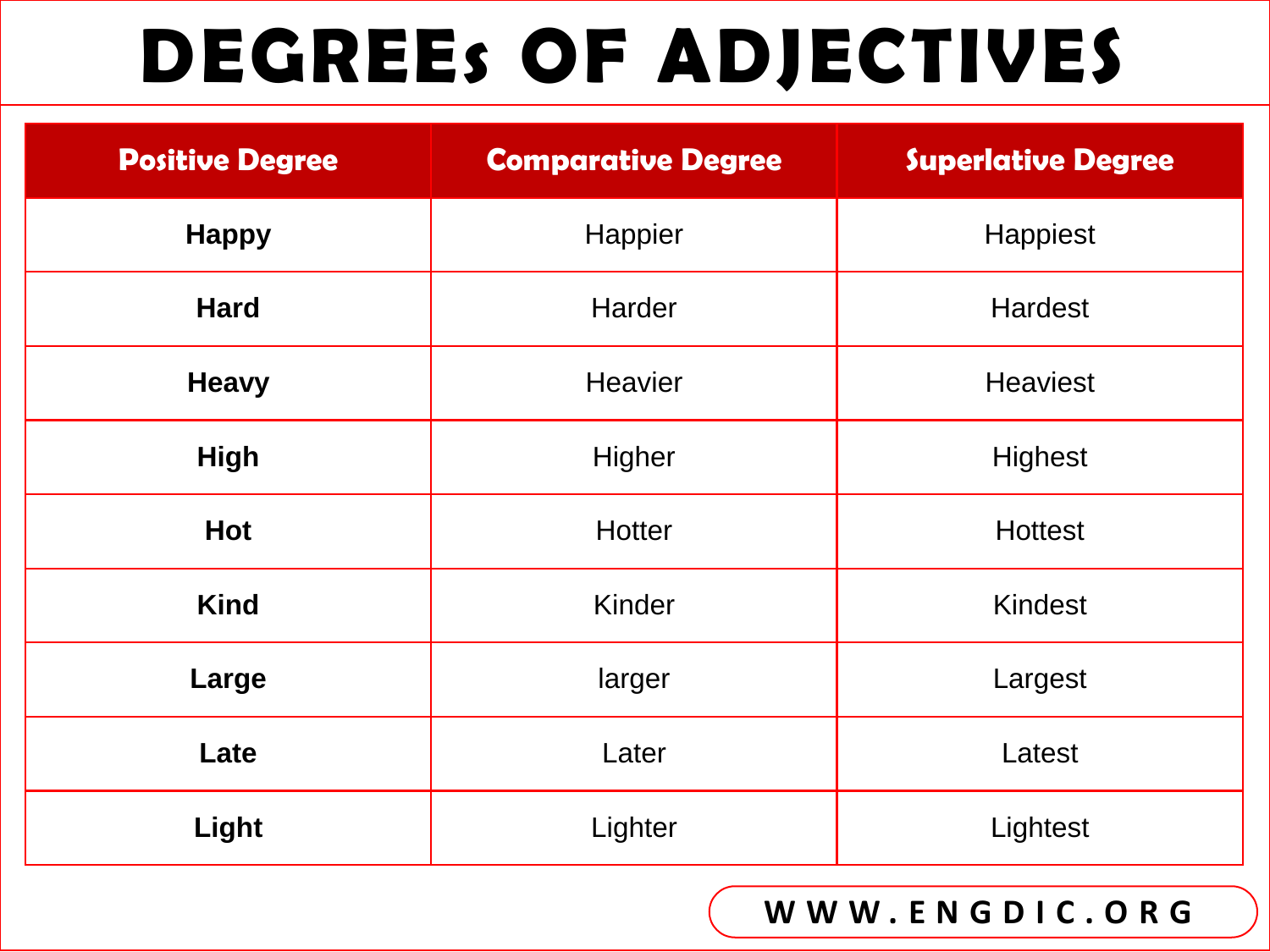| <b>Positive Degree</b> | <b>Comparative Degree</b> | <b>Superlative Degree</b> |
|------------------------|---------------------------|---------------------------|
| Low                    | Lower                     | Lowest                    |
| Long                   | Longer                    | Longest                   |
| Loud                   | Louder                    | Loudest                   |
| <b>New</b>             | <b>Newer</b>              | <b>Newest</b>             |
| <b>Near</b>            | <b>Nearer</b>             | <b>Nearest</b>            |
| <b>Nice</b>            | <b>Nicer</b>              | <b>Nicest</b>             |
| <b>Noble</b>           | <b>Nobler</b>             | <b>Noblest</b>            |
| Old                    | Older                     | Oldest                    |
| Poor                   | Poorer                    | Poorest                   |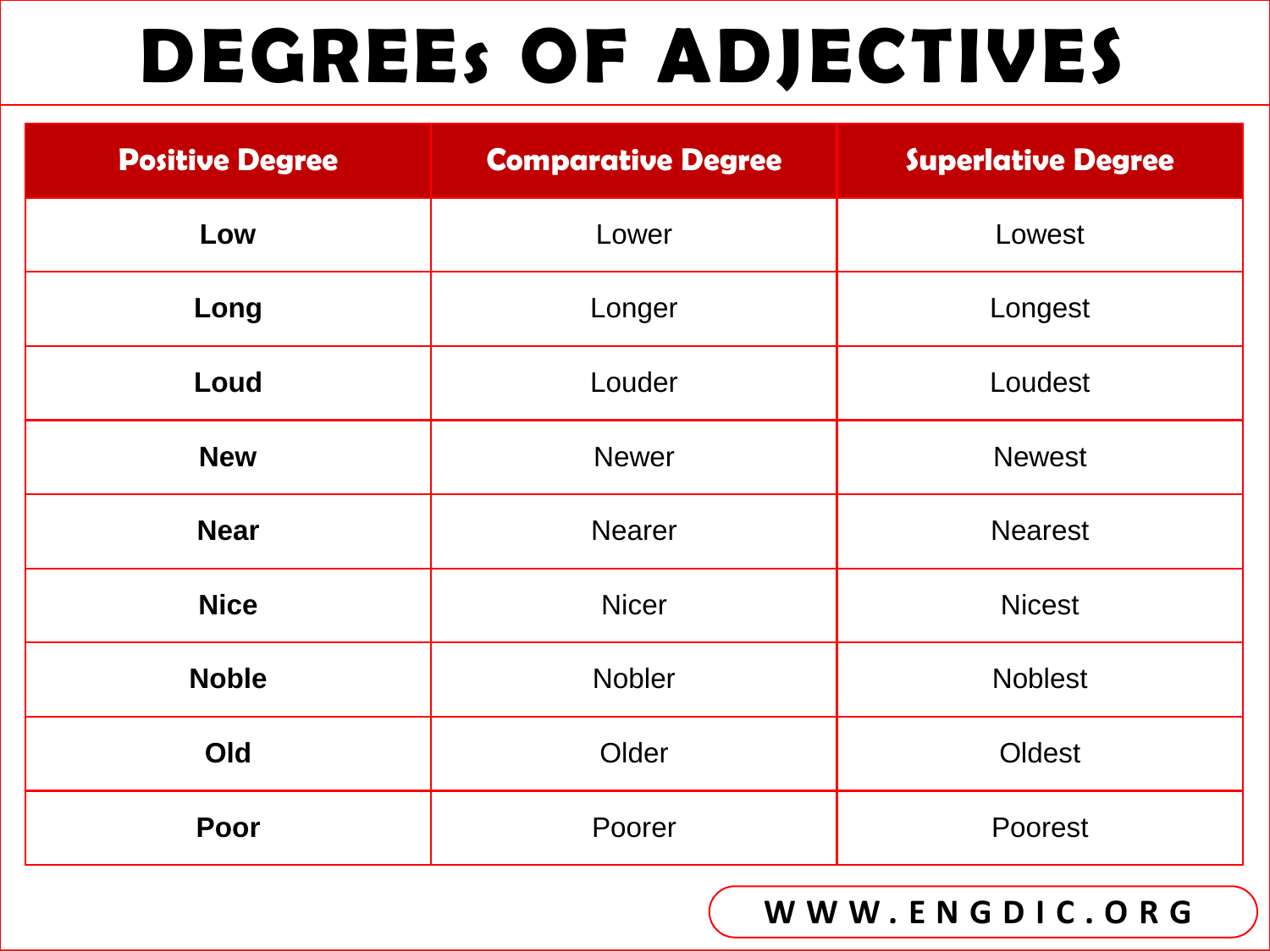| <b>Positive Degree</b> | <b>Comparative Degree</b> | <b>Superlative Degree</b> |
|------------------------|---------------------------|---------------------------|
| <b>Proud</b>           | Prouder                   | Proudest                  |
| <b>Quick</b>           | Quicker                   | Quickest                  |
| <b>Rich</b>            | <b>Richer</b>             | <b>Richest</b>            |
| <b>Sad</b>             | Sadder                    | Saddest                   |
| <b>Safe</b>            | <b>Safer</b>              | <b>Safest</b>             |
| <b>Sharp</b>           | <b>Sharper</b>            | <b>Sharpest</b>           |
| <b>Small</b>           | <b>Smaller</b>            | <b>Smallest</b>           |
| <b>Smooth</b>          | Smoother                  | <b>Smoothest</b>          |
| <b>Soft</b>            | <b>Softer</b>             | <b>Softest</b>            |